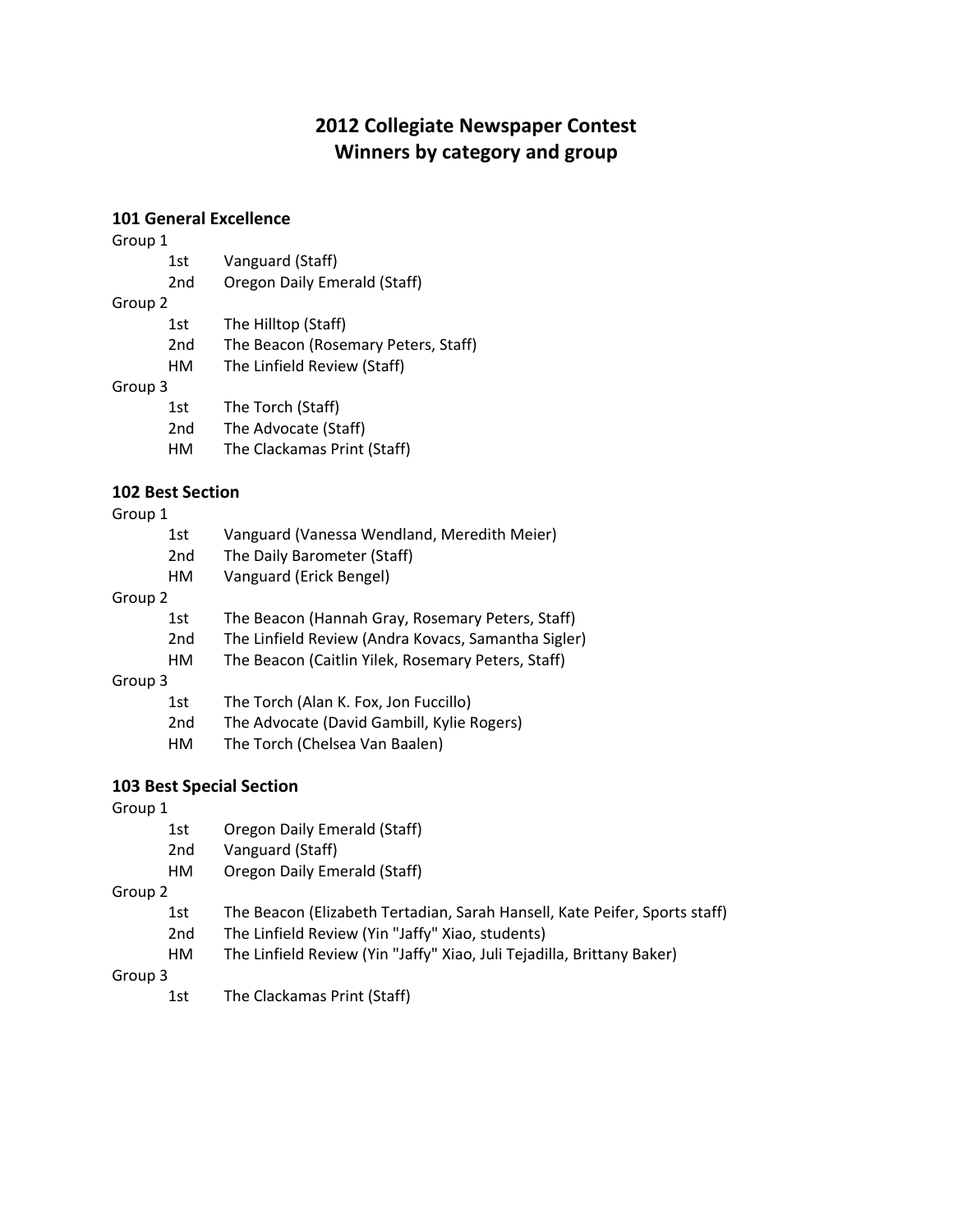## **201 Best Headline Writing**

Group 1

- 1st Oregon Daily Emerald (Kenny Ocker)
- 2nd Vanguard (Erick Bengel)

Group 2

- 1st The Linfield Review (Copy editors)
- 2nd The Linfield Review (Copy editors)
- Group 3
	- 1st The Clackamas Print (Staff)
	- 2nd The Clackamas Print (Staff)
	- HM The Torch (Chelsea Van Baalen)

## **202 Best Writing**

#### Group 1

|         | 1st             | Oregon Daily Emerald (Becky Metrick)     |
|---------|-----------------|------------------------------------------|
|         | 2 <sub>nd</sub> | Oregon Daily Emerald (Alando Ballantyne) |
|         | HМ              | The Daily Barometer (Don Iler)           |
| Group 2 |                 |                                          |
|         | 1st             | The Beacon (Laura Frazier)               |
|         | 2 <sub>nd</sub> | The Beacon (Natalie Wheeler)             |
|         | HМ              | The Linfield Review (Joanna Peterson)    |
| Group 3 |                 |                                          |
|         | 1st             | The Torch (Leah Averett)                 |
|         | 2 <sub>nd</sub> | The Torch (Kinzley Phillips)             |
|         | HМ              | The Advocate (Chanel Hill)               |
|         |                 |                                          |

## **203 Best News Story**

| Group 1 |                 |                                       |
|---------|-----------------|---------------------------------------|
|         | 1st             | Oregon Daily Emerald (Colton Totland) |
|         | 2 <sub>nd</sub> | The Daily Barometer (Don Iler)        |
| Group 2 |                 |                                       |
|         | 1st             | The Beacon (Laura Frazier)            |
|         | 2 <sub>nd</sub> | The Linfield Review (Jessica Prokop)  |
|         | HМ              | The Beacon (Natalie Wheeler)          |
| Group 3 |                 |                                       |
|         | 1st             | The Clackamas Print (Patty Salazar)   |
|         | 2nd             | The Torch (Sean Hanson)               |

## **204 Best Series**

#### Group 1

- 1st Oregon Daily Emerald (Branden Andersen)
- 2nd The Daily Barometer (Alex Crawford)
- HM Vanguard (Joshua Hunt)

Group 2

1st The Beacon (Jason Hortsch, Kyle Cape-Lindelin, Bruce Garlinghouse, John McCarty)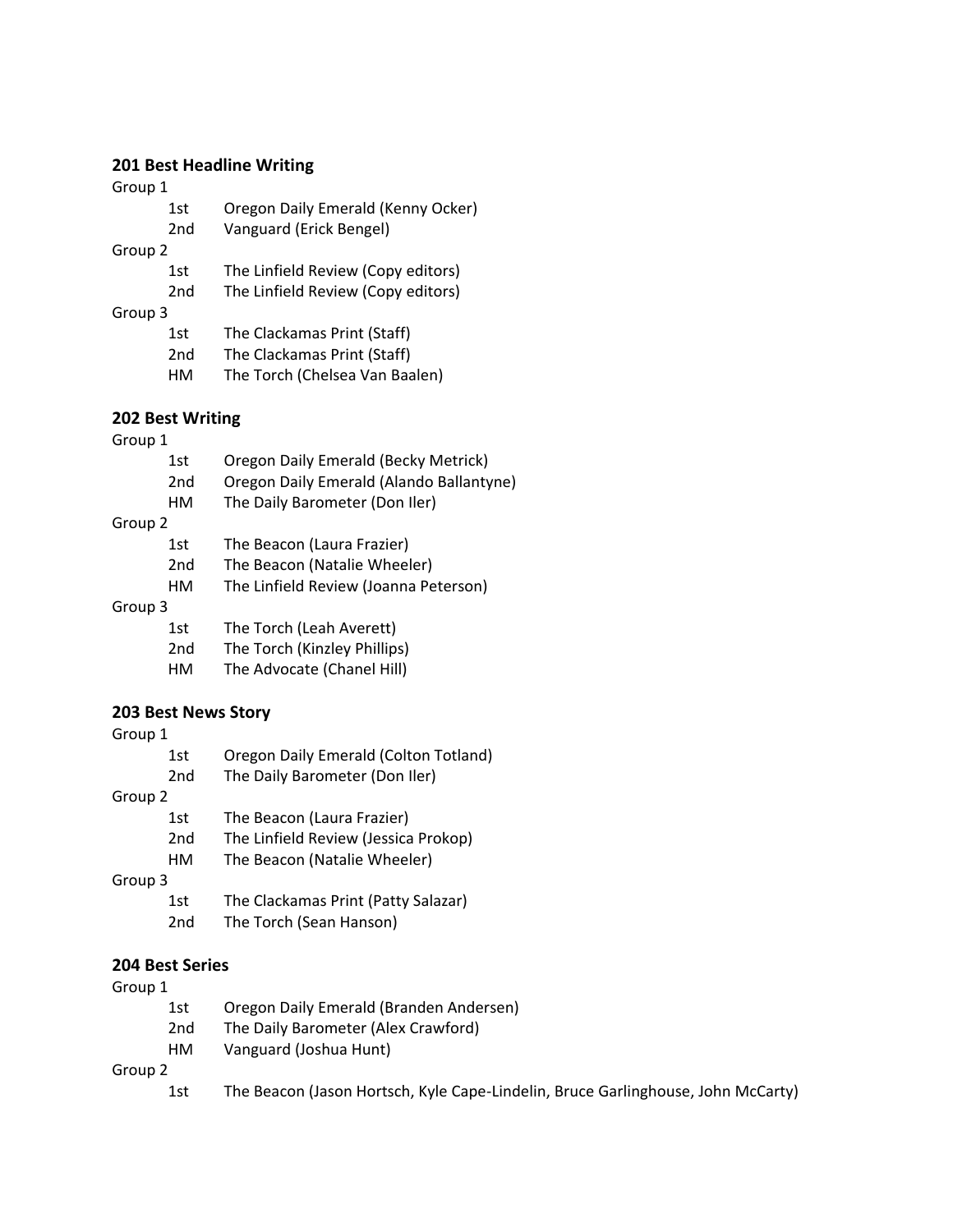- 2nd The Beacon (Natalie Wheeler, Will Lyons, Rachel McIntosh)<br>HM The Linfield Review (Andra Kovacs)
- The Linfield Review (Andra Kovacs)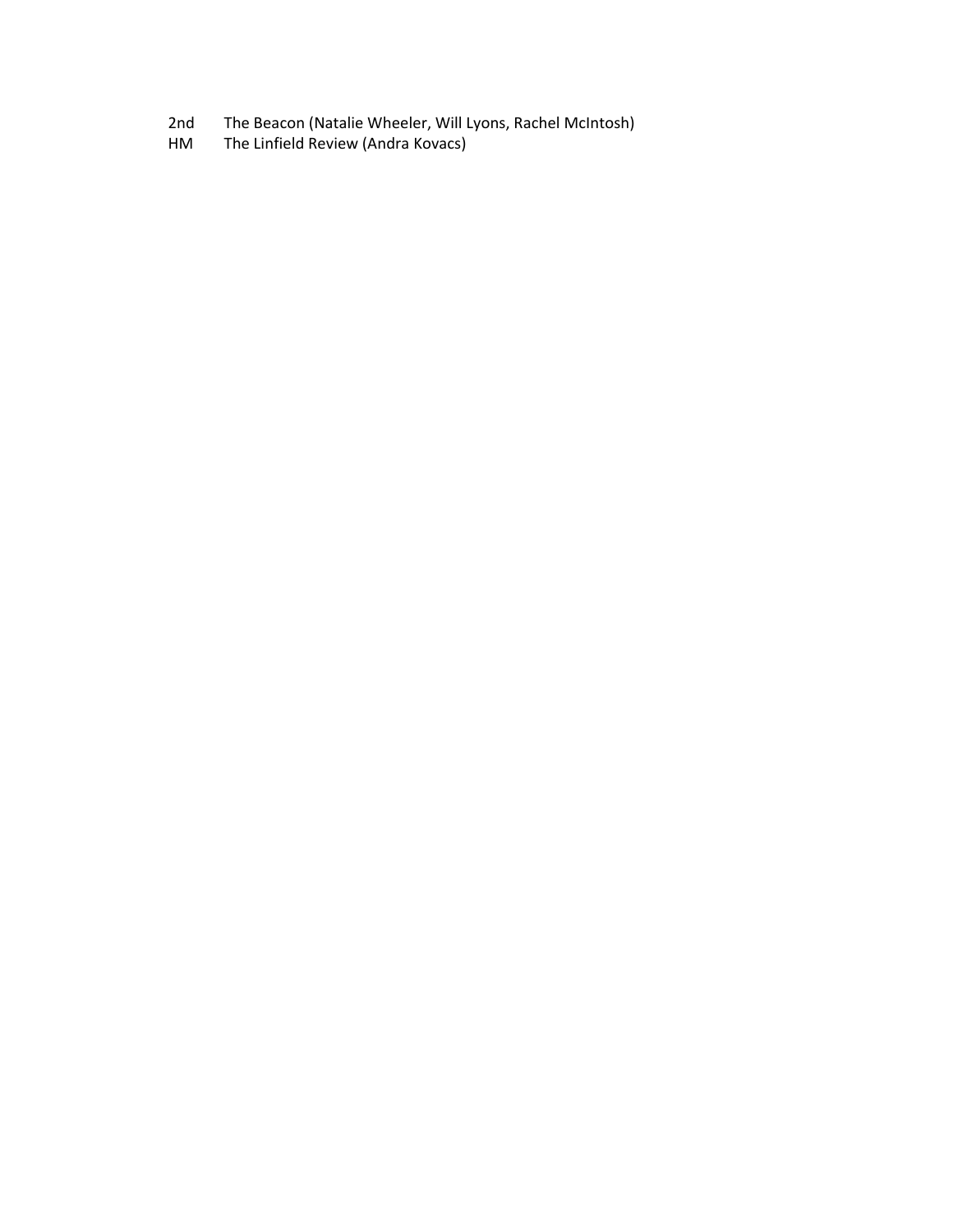# Group 3

| 1st. | The Commuter (Marci Sischo, Amanda Hayden)         |
|------|----------------------------------------------------|
| 2nd  | The Torch (Jon Fuccillo)                           |
| нм   | The Clackamas Print (Brian Baldwin, Patty Salazar) |

## **205 Best Feature Story**

## Group 1

|         | 1st             | The Daily Barometer (Grady Garrett)      |
|---------|-----------------|------------------------------------------|
|         | 2 <sub>nd</sub> | Vanguard (Alison Barnwell, Adam Wickham) |
|         | НΜ              | Oregon Daily Emerald (Colton Totland)    |
| Group 2 |                 |                                          |
|         | 1st             | The Beacon (Natalie Wheeler)             |
|         | 2 <sub>nd</sub> | The Beacon (Laura Frazier)               |
| Group 3 |                 |                                          |
|         | 1st             | The Mainstream (Rena Bjerke)             |
|         | 2nd             | The Torch (Leah Averett)                 |
|         | НΜ              | The Clackamas Print (Mandie Gavitt)      |

#### **206 Best Editorial**

#### Group 1

| 1st | Vanguard (Staff) |
|-----|------------------|
| 2nd | Vanguard (Staff) |

#### Group 2

| 1st | The Hilltop (Megan Russell) |
|-----|-----------------------------|
|-----|-----------------------------|

- 2nd The Siskiyou (Nia Towne)
- HM The Beacon (Caitlin Yilek, Rosemary Peters)

#### Group 3

- 1st The Clackamas Print (Editorial staff)
- 2nd The Advocate (Jill-Marie Gavin, Mike Mata)
- HM The Torch (Kinzley Phillips)

## **207 Best Sports Story**

## Group 1

| 1st             | The Daily Barometer (Caitie Karcher)      |  |
|-----------------|-------------------------------------------|--|
| 2 <sub>nd</sub> | Oregon Daily Emerald (Andy Drukarev)      |  |
| HМ              | The Daily Barometer (Alex Crawford)       |  |
|                 |                                           |  |
| 1st             | The Beacon (Bruce Garlinghouse)           |  |
| 2 <sub>nd</sub> | The Hilltop (Hannah Lobban)               |  |
| HМ              | The Hilltop (Hannah Lobban)               |  |
| Group 3         |                                           |  |
| 1st             | The Clackamas Print (John William Howard) |  |
| 2 <sub>nd</sub> | The Advocate (Chanel Hill)                |  |
| HМ              | The Torch (Alan K. Fox)                   |  |
|                 |                                           |  |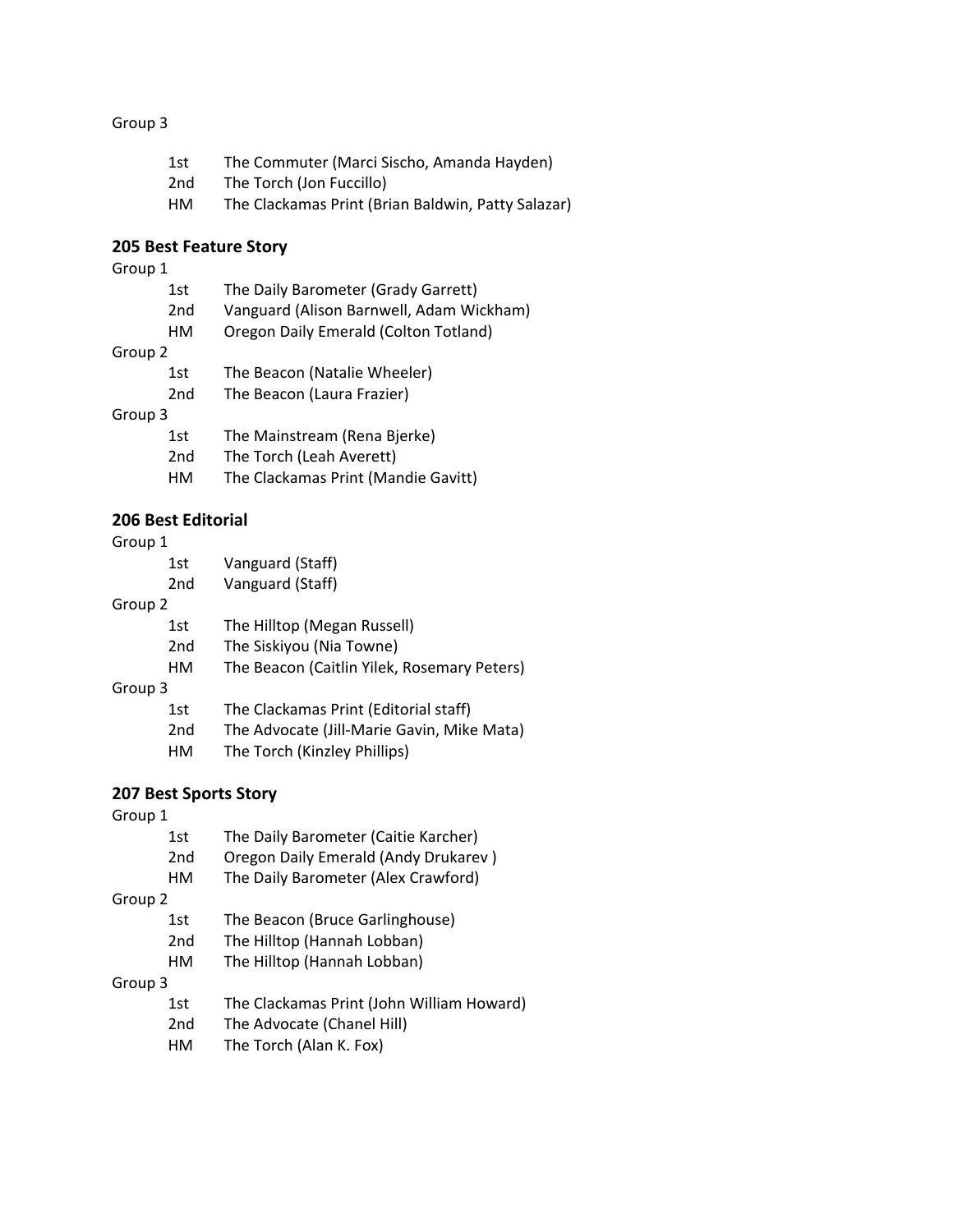## **208 Best Review**

#### Group 1

- 1st Vanguard (Louie Optaz)
- 2nd Oregon Daily Emerald (Kelly Ardis)

#### Group 2

- 1st The Hilltop (Lacy Ramirez, Lacy Ramirez)
- 2nd The Beacon (Jocelyne LaFortune, Caitin Yilek)
- Group 3
	- 1st The Advocate (Kylie Rogers)
	- 2nd The Clackamas Print (Katherine Suydam)

## **209 Best Columnist**

Group 1

|         | 1st             | Oregon Daily Emerald (McKenna Brown) |
|---------|-----------------|--------------------------------------|
|         | 2 <sub>nd</sub> | Oregon Daily Emerald (Tyree Harris)  |
|         | НΜ              | The Daily Barometer (Grady Garrett)  |
| Group 2 |                 |                                      |
|         | 1st             | The Beacon (Caitlin Yilek)           |
|         | 2 <sub>nd</sub> | The Hilltop (Kate Wilson)            |
|         | НΜ              | The Hilltop (Eleanor Fazzari)        |
| Group 3 |                 |                                      |
|         | 1st             | The Advocate (Shelby Schwartz)       |
|         | 2nd             | The Advocate (Jill-Marie Gavin)      |
|         |                 |                                      |

HM The Clackamas Print (Isaac Soper)

### **301 Best Spot News Photo**

Group 1

|         | 1st             | Vanguard (Saria Dy)                 |
|---------|-----------------|-------------------------------------|
|         | 2 <sub>nd</sub> | Vanguard (Adam Wickham)             |
| Group 2 |                 |                                     |
|         | 1st             | The Beacon (Christina Nelson)       |
|         | 2nd             | The Hilltop (Megan Russell)         |
| Group 3 |                 |                                     |
|         | 1st             | The Clackamas Print (Patty Salazar) |
|         | 2 <sub>nd</sub> | The Torch (Eugene Johnson)          |
|         | HМ              | The Torch (Eugene Johnson)          |
|         |                 |                                     |

## **302 Best Sports Photo**

| Oregon Daily Emerald (Aaron Marineau) |  |  |  |
|---------------------------------------|--|--|--|
| Oregon Daily Emerald (Michael Ciaglo) |  |  |  |
| Group 2                               |  |  |  |
| The Linfield Review (Joel Ray)        |  |  |  |
| The Hilltop (Jake Bowdoin)            |  |  |  |
| The Beacon (Bill Michielsen)          |  |  |  |
|                                       |  |  |  |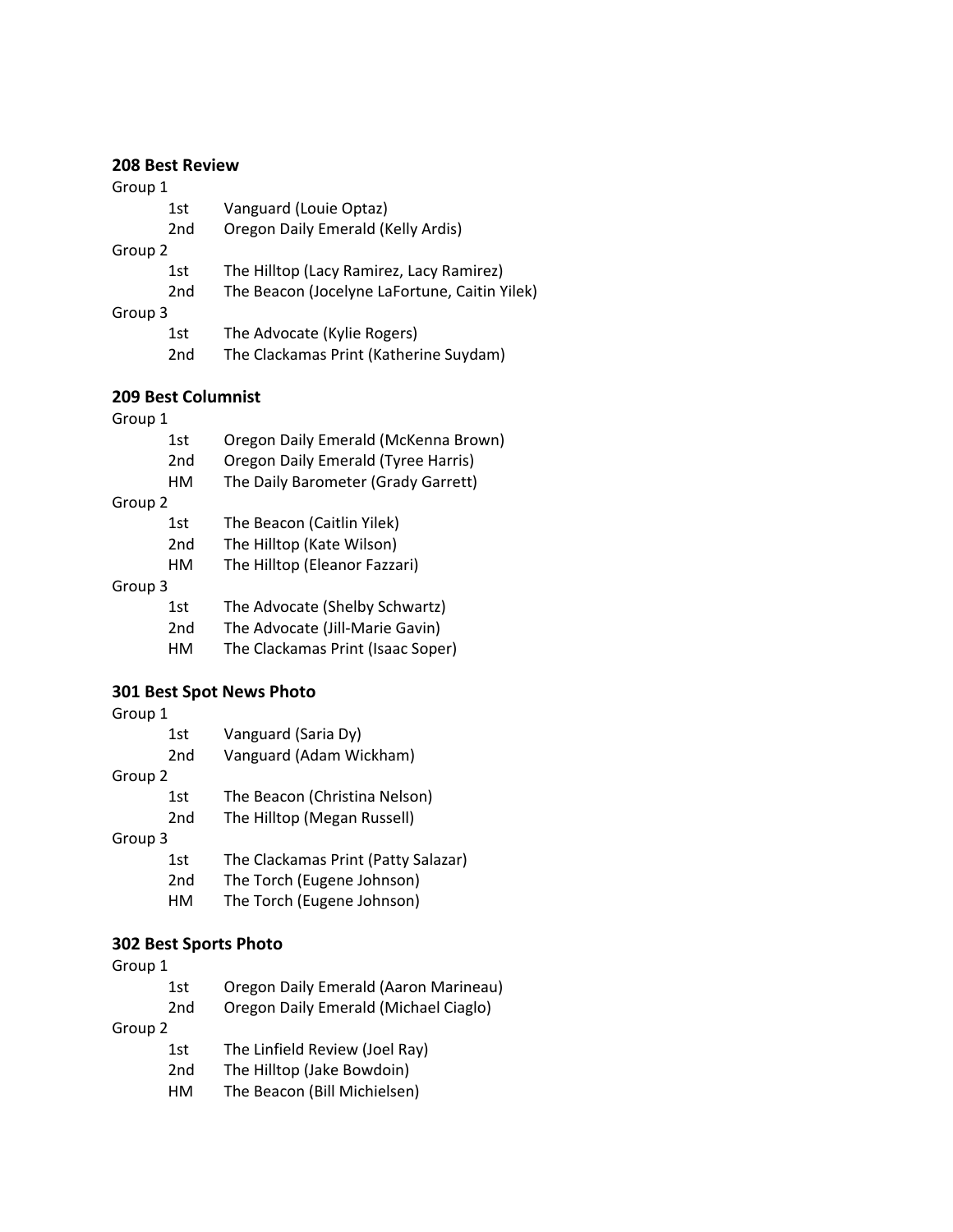# Group 3

| 1st. | The Clackamas Print (Brad Heineke) |
|------|------------------------------------|
| 2nd  | The Torch (Eugene Johnson)         |
| нм   | The Clackamas Print (Brad Heineke) |

# **303 Best Feature Photo**

## Group 1

|         | 1st             | Oregon Daily Emerald (Aaron Marineau) |  |
|---------|-----------------|---------------------------------------|--|
|         | 2 <sub>nd</sub> | The Daily Barometer (Vinay Bikkina)   |  |
| Group 2 |                 |                                       |  |
|         | 1st             | The Hilltop (Jake Bowdoin)            |  |
|         | 2 <sub>nd</sub> | The Hilltop (Jake Bowdoin)            |  |
|         | НΜ              | The Linfield Review (Courtesy photos) |  |
| Group 3 |                 |                                       |  |
|         | 1st             | The Clackamas Print (Brad Heineke)    |  |
|         | 2 <sub>nd</sub> | The Torch (Eugene Johnson)            |  |
|         | нм              | The Mainstream (Dennis Wahlman)       |  |
|         |                 |                                       |  |

# **304 Best Photography**

# Group 1

|         | 1st             | Oregon Daily Emerald (Aaron Marineau) |
|---------|-----------------|---------------------------------------|
|         | 2 <sub>nd</sub> | Vanguard (Adam Wickham)               |
| Group 2 |                 |                                       |
|         | 1st             | The Hilltop (Jake Bowdoin)            |
|         | 2 <sub>nd</sub> | The Linfield Review (Joel Ray)        |
| Group 3 |                 |                                       |
|         | 1st             | The Clackamas Print (Brad Heineke)    |
|         | 2 <sub>nd</sub> | The Advocate (Riley Hinds)            |
|         | HМ              | The Torch (Josh Rose)                 |
|         |                 |                                       |

#### **401 Best Design**

| Group 1 |                 |                                                              |
|---------|-----------------|--------------------------------------------------------------|
|         | 1st             | Vanguard (Ben Patterson)                                     |
|         | 2 <sub>nd</sub> | The Daily Barometer (Staff)                                  |
| Group 2 |                 |                                                              |
|         | 1st             | The Hilltop (Staff)                                          |
|         | 2 <sub>nd</sub> | The Collegian (Staff)                                        |
|         | HМ              | The Linfield Review (Staff)                                  |
| Group 3 |                 |                                                              |
|         | 1st             | The Advocate (Staff)                                         |
|         | 2 <sub>nd</sub> | The Commuter (Ashley Christie)                               |
|         | HМ              | The Torch (Jordan Tichenor, Sean Hanson, Chelsea Van Baalen) |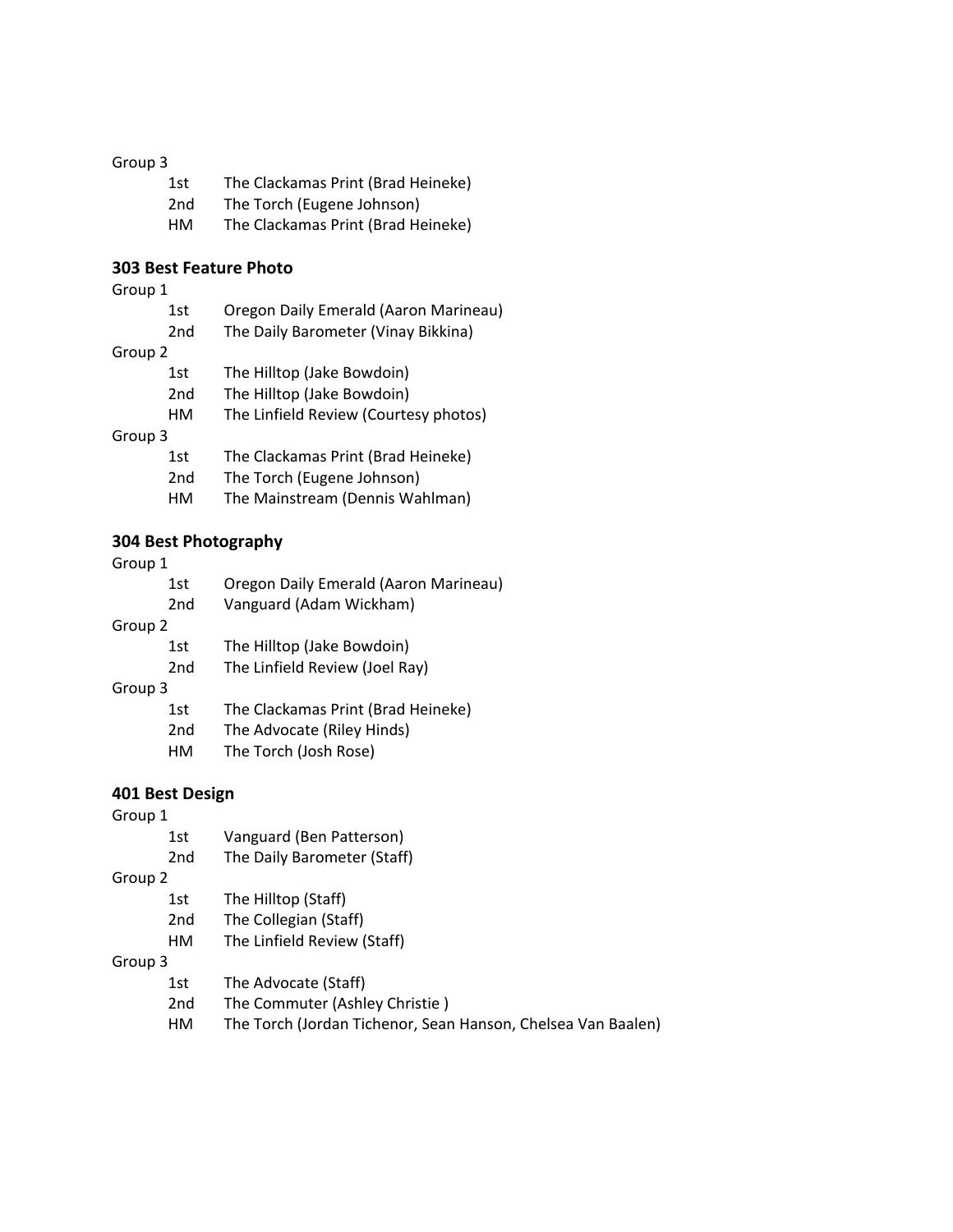# **402 Best Graphic**

#### Group 1

|         | 1st             | Vanguard (Elizabeth Thompson)                 |
|---------|-----------------|-----------------------------------------------|
|         | 2 <sub>nd</sub> | Vanguard (Ben Patterson)                      |
|         | HМ              | Oregon Daily Emerald (Nate Makuch)            |
| Group 2 |                 |                                               |
|         | 1st             | The Rearguard (Rett Mutchler)                 |
|         | 2 <sub>nd</sub> | The Hilltop (Jessica Bruggeman, Jake Bowdoin) |
|         | HМ              | The Beacon (Shellie Adams)                    |

## Group 3

| ------- |      |                                             |
|---------|------|---------------------------------------------|
|         | 1st. | The Torch (Brett Stanley, Jordan Tichenor)  |
|         | 2nd  | The Torch (Jordan Tichenor, Eugene Johnson) |
|         | нм   | The Mainstream (Isaac Graham)               |
|         |      |                                             |

## **403 Best Cartooning**

#### Group 1

|         | 1st             | Vanguard (Joe Mantecon)          |
|---------|-----------------|----------------------------------|
|         | 2 <sub>nd</sub> | The Daily Barometer (Ryan Mason) |
| Group 2 |                 |                                  |
|         | 1st             | The Linfield Review (Yura Sim)   |
|         | 2 <sub>nd</sub> | The Beacon (Ann Truong)          |
|         | НΜ              | The Beacon (Ann Truong)          |
| Group 3 |                 |                                  |
|         | 1st             | The Torch (Anna Pearson)         |
|         | 2 <sub>nd</sub> | The Commuter (Mason Britton)     |

## **404 Best House Ad**

| Group 1 |                 |                                                     |
|---------|-----------------|-----------------------------------------------------|
|         | 1st             | Vanguard (Ben Patterson, Joshua Hunt, Saria Dy)     |
|         | 2 <sub>nd</sub> | Vanguard (Ben Patterson, Joshua Hunt, Adam Wickham) |
| Group 2 |                 |                                                     |
|         | 1st             | The Linfield Review (Juli Tejadilla)                |
|         | 2 <sub>nd</sub> | The Beacon (Rosemary Peters)                        |
| Group 3 |                 |                                                     |
|         | 1st             | The Clackamas Print (Anna Axelson)                  |
|         | 2 <sub>nd</sub> | The Commuter (Ashley Christie)                      |
|         |                 |                                                     |

## HM The Clackamas Print (Anna Axelson)

## **405 Best Web Site**

#### Group 1

- 1st Oregon Daily Emerald (Staff)
- 2nd The Daily Barometer (Staff)
- HM Vanguard (Bryan Morgan)

## Group 2

1st The Siskiyou (Nils Holst, Lenny Holland, Nia Towne)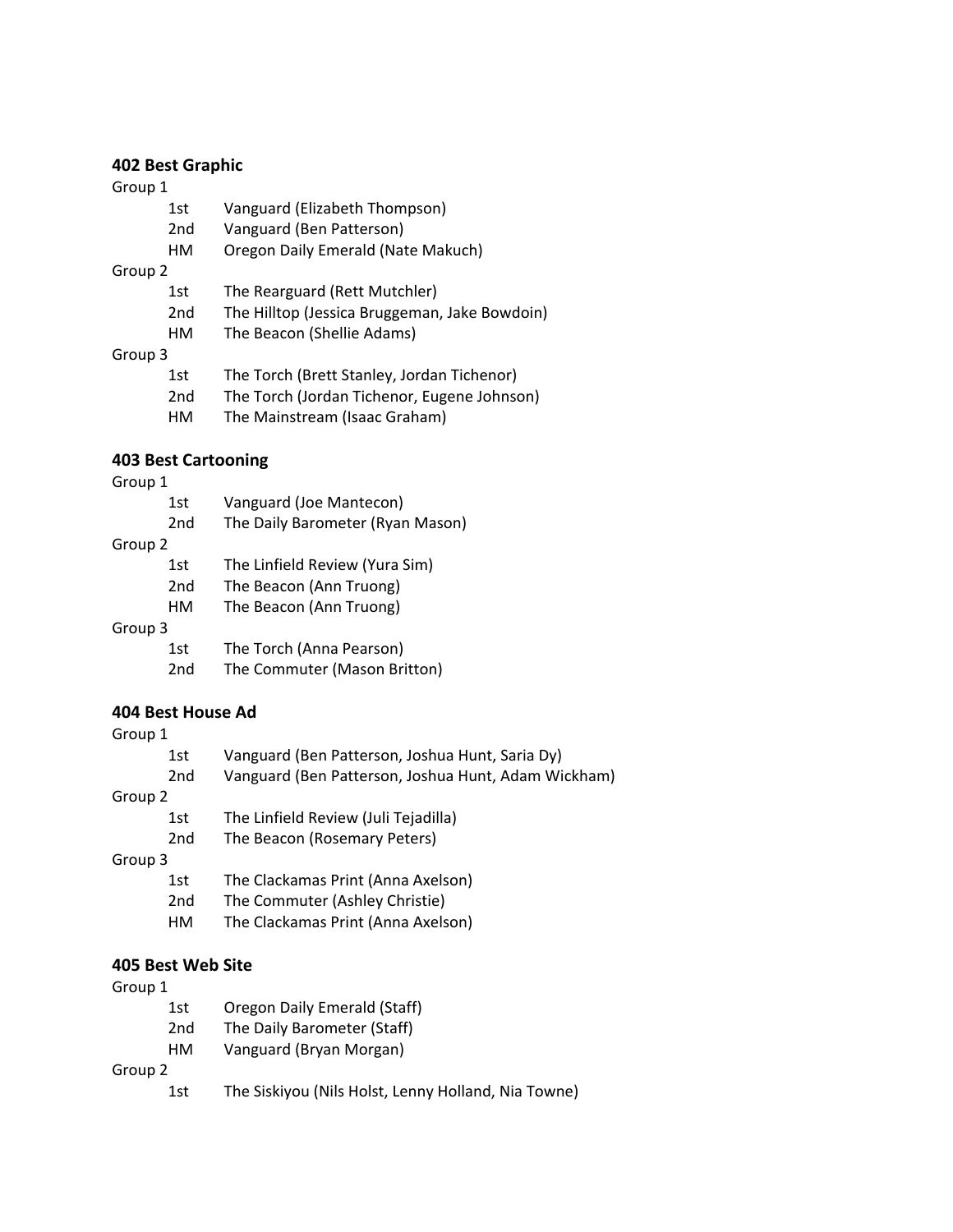- 2nd The Linfield Review (Yin "Jaffy" Xiao)<br>HM The Hilltop (Kate Tracy)
- The Hilltop (Kate Tracy)